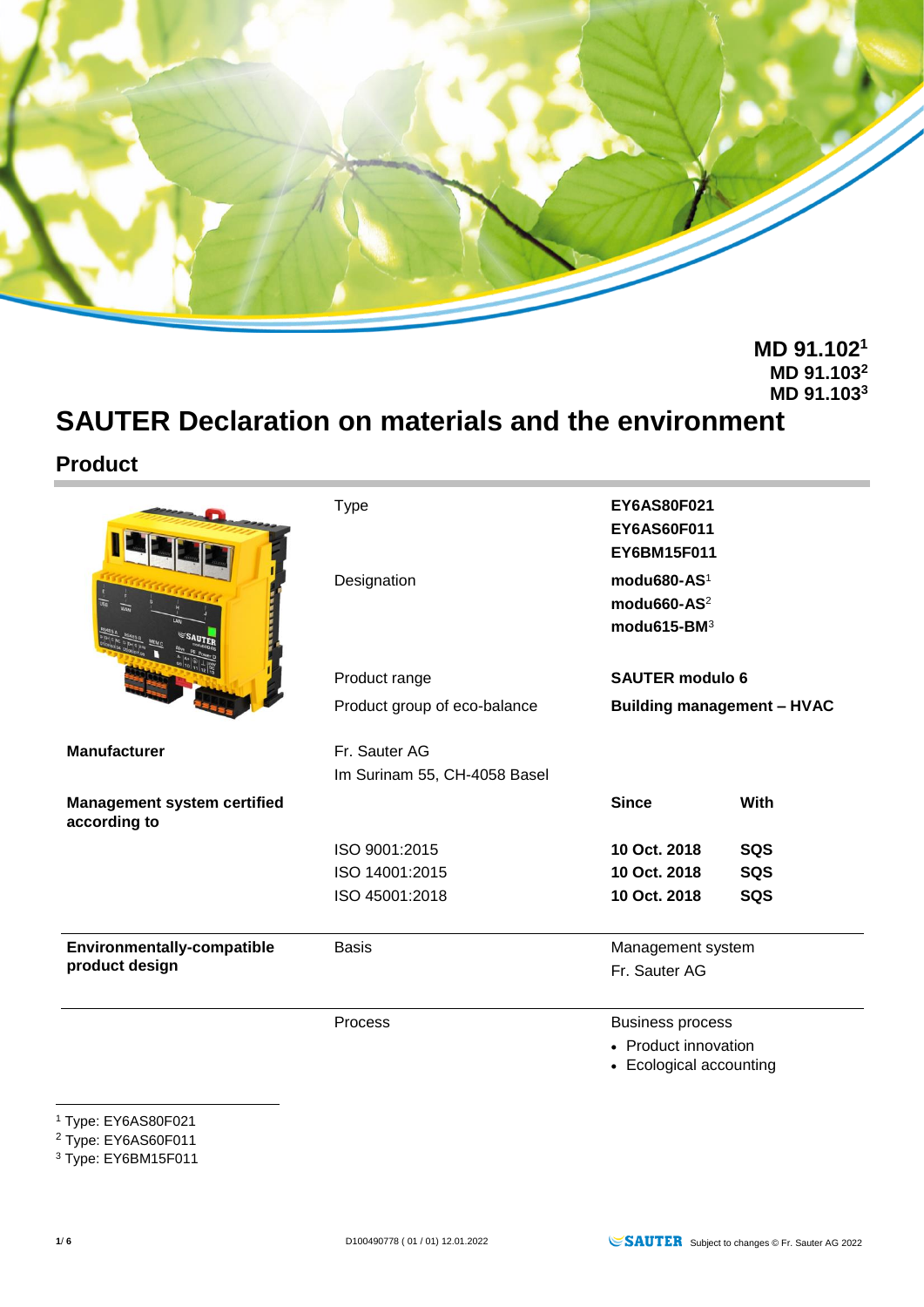| <b>Product description</b> | CE conformity,                                        | See PDS 91.102 <sup>1</sup> , 91.103 <sup>2</sup> , 91.104 <sup>3</sup> |
|----------------------------|-------------------------------------------------------|-------------------------------------------------------------------------|
|                            | function, operation, maintenance,<br>servicing        |                                                                         |
| <b>Environmental risk</b>  | Fire protection according to                          | EN 60695-2-11, EN 60695-10-2                                            |
|                            | Fire load                                             | 6.4 MJ <sup>1</sup> / 5.9 MJ <sup>2</sup> / 6.4 MJ <sup>3</sup>         |
|                            | Hazardous substances <sup>4</sup> according to        | RoHS 2011/65/EU & 2015/863/EU<br>compliant. Product category 9.         |
|                            | Hazardous substances <sup>5</sup> according to        | REACH 1907/2006/ EC compliant.                                          |
|                            | Parts containing halogen (causing<br>corrosive smoke) | <b>Printed circuit board</b>                                            |
|                            | Liquids polluting the aquatic<br>environment          | <b>None</b>                                                             |
|                            | <b>Explosive substances</b>                           | <b>Battery / CR2032</b> (danger only if used<br>improperly)             |
|                            | Transport hazardous goods class                       | ADR: 9 M4 (E), IATA: UN3091                                             |

## **Materials**

|                                   | Total weight of<br>product | 280 g <sup>1,3</sup> / 260.8 g <sup>2</sup> | <b>Material Safety Data</b><br>Sheet (MSDS) | EU waste code <sup>6</sup> |
|-----------------------------------|----------------------------|---------------------------------------------|---------------------------------------------|----------------------------|
| <b>Plastic</b>                    |                            |                                             |                                             |                            |
| <b>PA66</b>                       |                            | 4.0 <sub>g</sub>                            | Yes                                         | 20 01 39                   |
| PC                                |                            | 85.6 g                                      | Yes                                         | 20 01 39                   |
| Other plastics (<5% total weight) |                            | 14.0 <sub>g</sub>                           | Yes                                         | 20 01 39                   |
| <b>Metal</b>                      |                            |                                             |                                             |                            |
| Steel of different alloys         |                            | 2.6 <sub>g</sub>                            | Not required                                | 20 01 40                   |
| Copper of different alloys        |                            | 0.1 <sub>g</sub>                            | Not required                                | 20 01 40                   |
| <b>Printed circuit board</b>      |                            |                                             |                                             |                            |
| PCB assembly                      |                            | 146.6 g                                     | Not required                                | 20 01 36                   |
| <b>Various</b>                    |                            |                                             |                                             |                            |
|                                   |                            |                                             |                                             |                            |
| Packaging $7$                     |                            |                                             |                                             |                            |
| Corrugated board                  |                            | 24 <sub>g</sub>                             |                                             |                            |

**Special components**

1

<sup>1</sup> Type: EY6AS80F021

<sup>2</sup> Type: EY6AS60F011

<sup>3</sup> Type: EY6BM15F011

<sup>4</sup> Only applies to electrical devices

<sup>5</sup> SVHC substances >0.1%w/w: see **Hazardous ingredients**

<sup>6</sup> Directive 75/442/EEC and follow-on documents, ruling 2001/118/EC

<sup>7</sup> Directive 94/62/EC, 2004/12/EC, 2005/20/EC, 2018/852/EC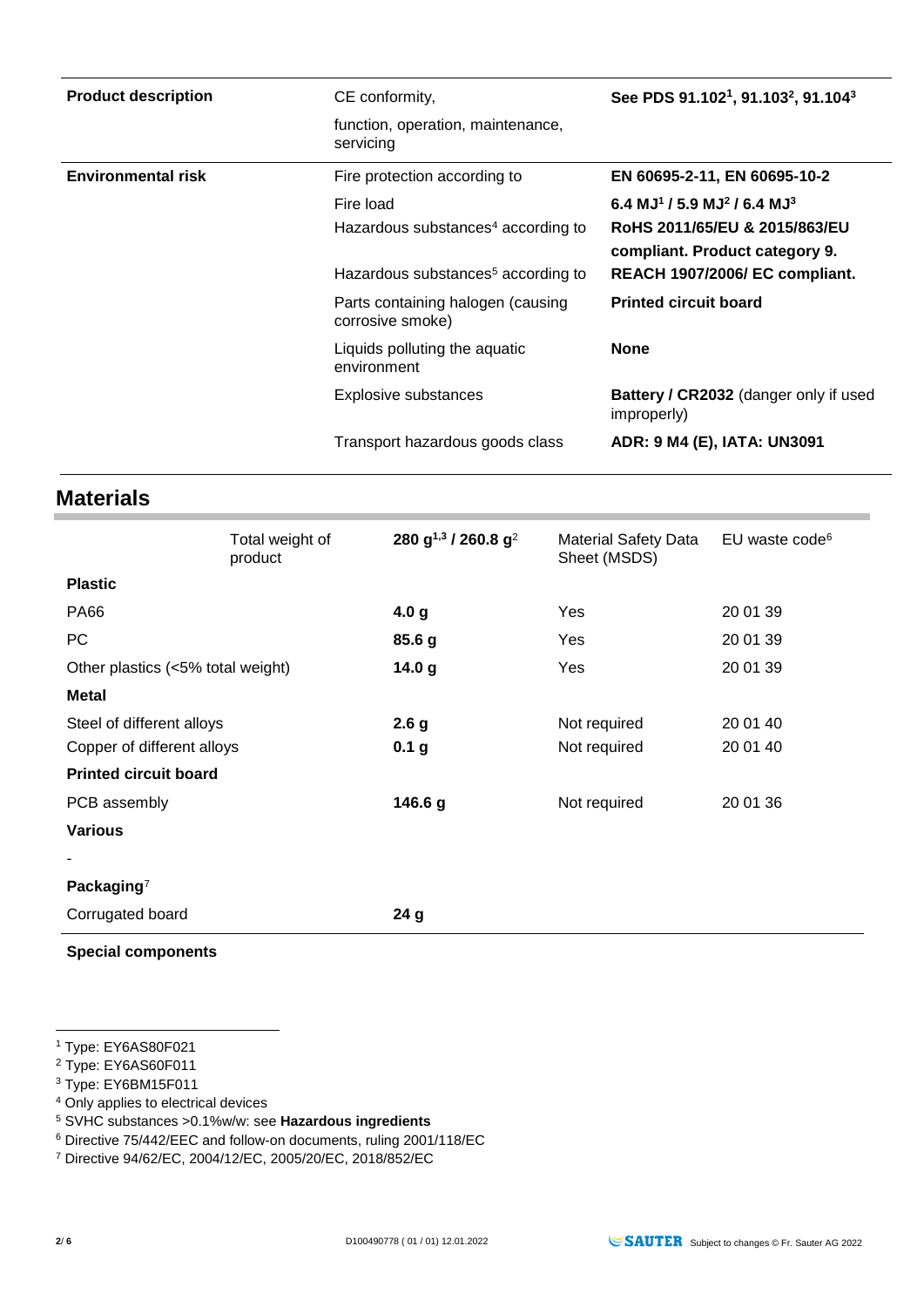**3/ 6** D100490778 ( 01 / 01) 12.01.2022 **SAUTER** Subject to changes © Fr. Sauter AG 2022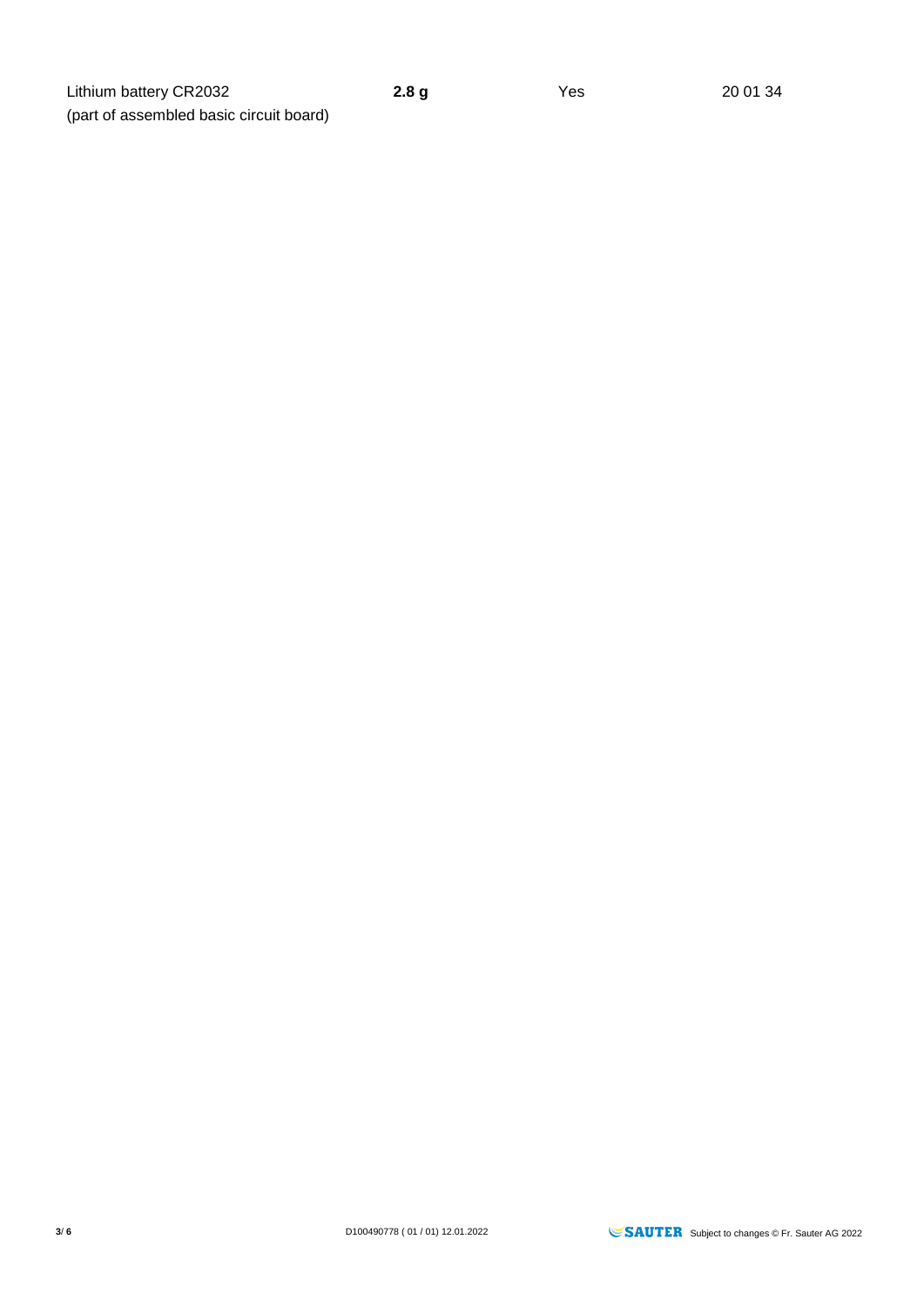## **Hazardous ingredients**

| <b>SVHC ingredient</b> |           |                                                                | <b>Effective concentration per</b> |  |
|------------------------|-----------|----------------------------------------------------------------|------------------------------------|--|
| CAS number             | EN number | Name of the ingredient                                         | article, %w/w                      |  |
| $110 - 71 - 4$         | 203-794-9 | Ethylene glycol dimethyl ether (EGDME),<br>1,2-Dimethoxyethane | $1 - 3.5$                          |  |
| 7439-92-1              | 231-100-4 | Lead.                                                          | <8                                 |  |
|                        |           |                                                                |                                    |  |

[Link to the candidate list of ECHA](https://echa.europa.eu/de/regulations/reach/candidate-list-substances-in-articles)

#### **Note**

H

The following materials balance and the calculation of the environmental impact relate to type EY6AS80F021

## **Materials balance**



## **Energy requirement in the utilisation phase**

Power requirement for component

| Minimum power consumption           | 2.0 W    |  |
|-------------------------------------|----------|--|
| Average power consumption           | 4.0 W    |  |
| Typical energy consumption per year | 35.0 kWh |  |

The energy requirement evaluation was performed for a typical utilisation scenario. The European electricity mix from ecoinvent 2.2 was used to evaluate the power consumption in the utilisation phase.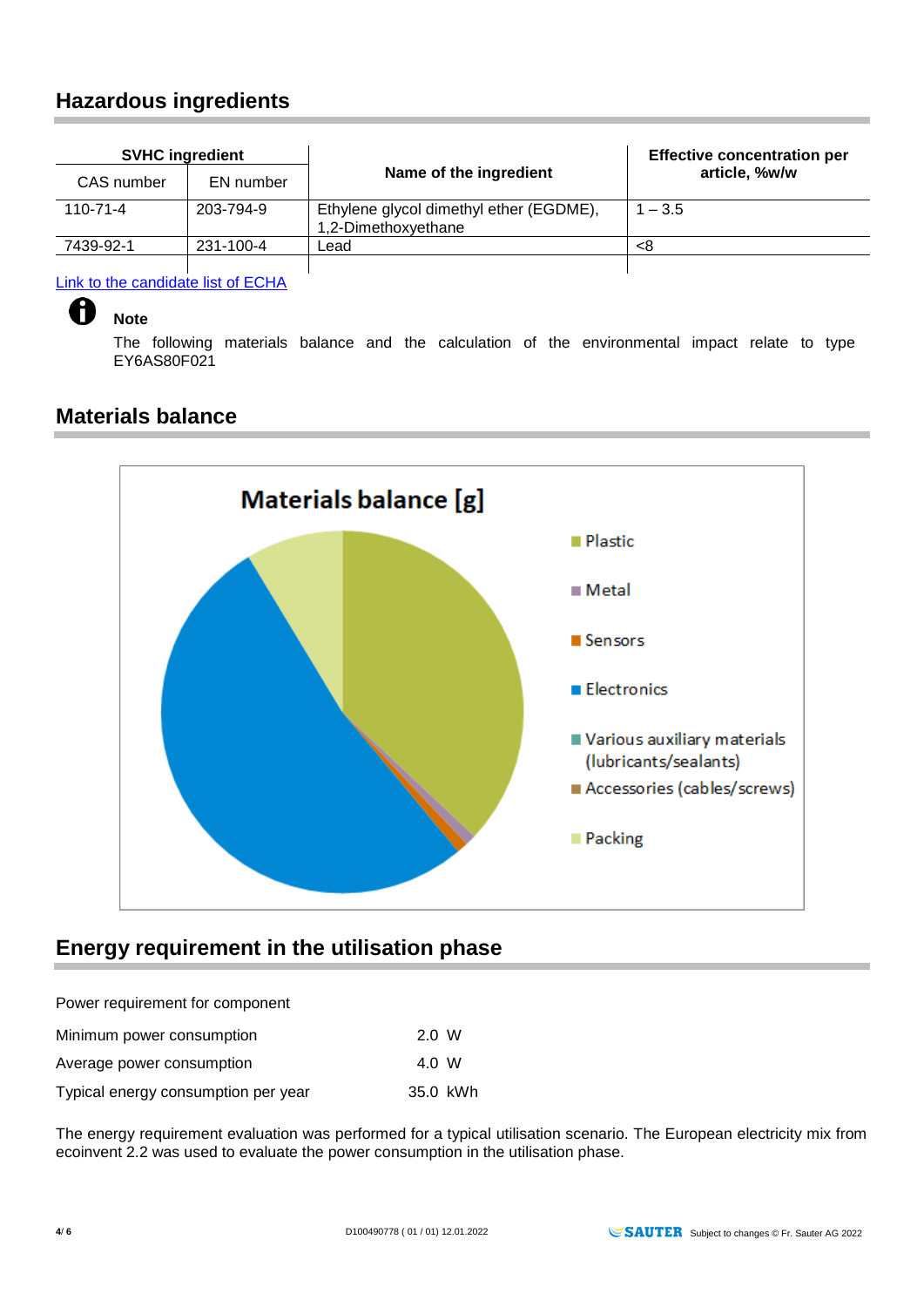## **Calculation of the environmental impact**

Evaluation over the entire life stage of 8 years in a typical utilisation scenario. The results shown are based on a method of ecological scarcity that combines various environmental effects into an "environmental impact points" key figure. The method is based on Switzerland's environmental targets and evaluates the individual effects depending on the "Distance to Target".

| Indicator                                                | Unit                   | <b>Production</b> | <b>Use</b> | <b>Disposal</b> | Total        |
|----------------------------------------------------------|------------------------|-------------------|------------|-----------------|--------------|
| Global warming<br>potential (GWP), IPCC<br>2007, 100a    | kg CO <sub>2</sub> eq. | 16.5              | 154.1      | 0.2             | 170.8        |
| Cumulative energy<br>demand (non-renewable<br>resources) | MJ eq.                 | 285               | 3,120      | 1.4             | 3,410        |
| Cumulative energy<br>demand, renewable<br>resources      | MJ eq.                 | 21.9              | 237        | 0.02            | 259          |
| Acidification potential,<br><b>CML 2001</b>              | kg SO <sub>2</sub> eg. | 3.76E-01          | 6.35E-01   | 2.60E-04        | $1.01E + 00$ |
| Eutrophication potential,<br><b>CML 2001</b>             | kg PO4-- eq.           | 1.86E-01          | 5.05E-01   | 1.32E-04        | 6.91E-01     |
| Ozone creation<br>potential, CML 2001                    | kg C2H4 eq.            | 1.58E-02          | 2.56E-02   | 1.16E-05        | 4.14E-02     |
| Ecological scarcity<br>2006: Total                       | UBP                    | 52,900            | 157,300    | 880             | 211,000      |



The relationship of the contributions made by the utilisation in comparison to those made by the reduction and disposal depends on the intensity of the utilisation (utilisation scenario).